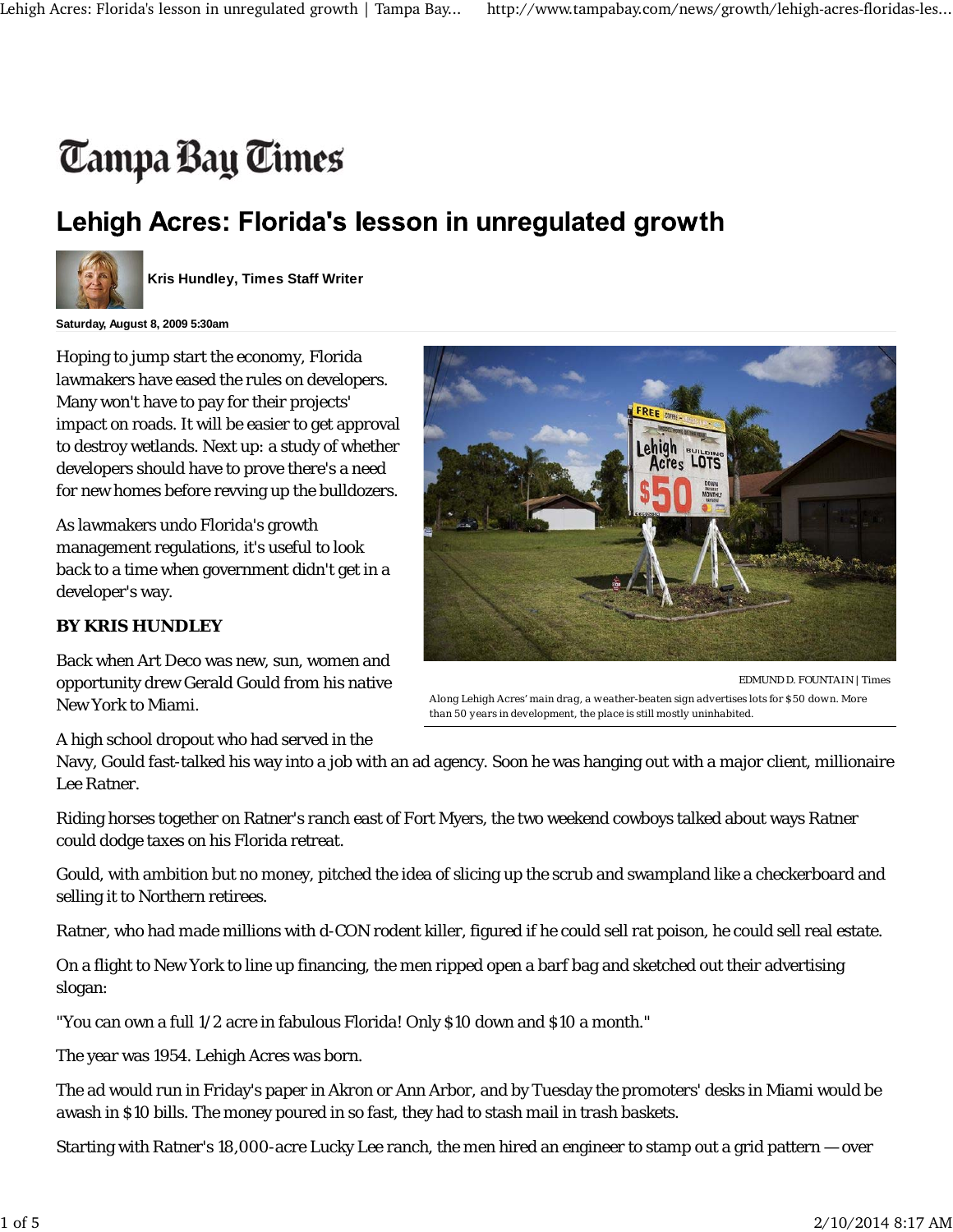and over and over again — across what would become a 100-square mile expanse.

Forget about setting aside space for parks or retail or industry. Ignore the natural contours of the land. As the \$10 bills kept coming, the founders of Lehigh needed more lots to sell.

"We gave so much thought to selling the land that the normal reservations for commercial properties, schools, all the ancillary things you need in a community, weren't made," said Gould, now 85. "We even had canals that ran uphill. I don't know any mistake you could make that we didn't make."

In Lee County, population 40,000, Ratner, Gould and two other partners in Lehigh Acres Development filed plans for 150,000 building lots.

The first year, they sold more than 12,000 parcels. The cheapest lot was \$495, but the deed wasn't handed over until final payment. If a lot owner's monthly checks stopped, the property was resold. Gould estimates that a quartermillion sales were made as lots were recycled to new owners. Most buyers had never set foot in Florida, much less visited their site.

"They would have had to go down a dirt road and across an airfield to get there," Gould said of the remote chunk of land. "We painted arrows on the airstrip so people could find us."

Gould lives in South Miami now, the last surviving member of the Lehigh Acres partnership. He is candid about the damage the developers inflicted on the environment even as he reminisces about the go-go days.

Lehigh is where Gould learned how to spin dreams from Ratner, a master marketer who figured out that farmers would pay twice as much for rat poison if it came in a plain brown wrapper.

"I loved Lee Ratner," Gould said of the man who would leave nothing less than a \$5 tip, even for a cup of coffee. "He had the uncanny ability to figure out what to say to a prospective buyer. He knew price was not the deciding factor."

At Lehigh, Ratner schooled his protégé on the art of the sale, tacking a color-coded map on the wall and opening the phone lines. That was the extent of the planning.

"It was just a great marketing concept," Gould said, noting that neither man had real estate experience. "We had no concept of people coming to live there. That's the last thing we thought about."

Reality smacked them in the face when folks from up North actually expected homes on their lots.

Gould remembers the first guy, Oran Gibbs of Detroit. He sent a check for \$14,000, along with orders for a house he had seen in Gould's brochures — but which did not exist anywhere in Lehigh. Three months later, Gibbs showed up with a truckload of furniture, looking for his home.

"I told the project manager to put him up in a motel in Fort Myers and build him the damn house," Gould said. The house is still on Leeland Heights Boulevard, a run-down green bungalow surrounded by gas stations and strip centers.

By 1960, about 500 families were living in Lehigh and "it started growing like topsy," Gould said. Wife and kids in tow, he relocated from Miami to try to make the slapdash community work.

Living in a company-owned home on David Avenue, named after one of his sons, Gould's attitude toward Lehigh was one of *noblesse oblige*. "They called me the Baron.''

When Gould's kids and others needed schools, the developer's corporation cobbled classrooms out of three homes. Another house became a sheriff's substation. A motel and timeshare condos were built for prospective buyers. Next door was a golf course and auditorium where Liberace and Guy Lombardo played.

Trying to cluster development, Gould's salesmen enticed buyers to trade their lots in Lehigh's hinterlands for a home site near the few water and sewer lines in the center of town.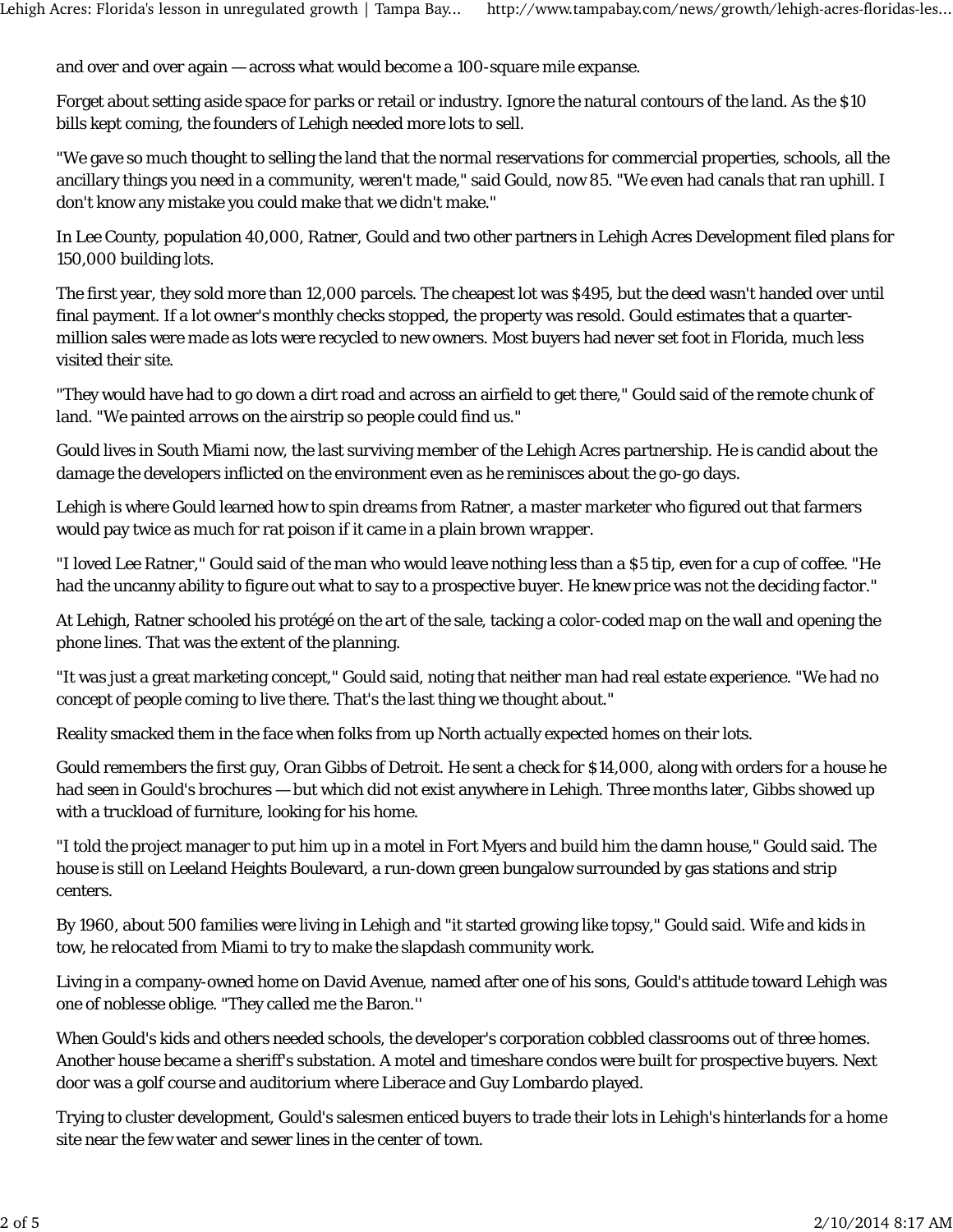"We tried to do the right thing," Gould said. "Maybe it was a little late. Maybe it was a lame effort. But we tried."

Marketing efforts were ratcheted up to compete with places like Cape Coral, which had gulf access. Lehigh had canals that went nowhere and trucked-in sand on a pond teeming with gators.

Gould's marketers hauled a model home and bikini-clad models to Ohio in winter, showing them off under heat lamps surrounded by snowbanks. At a sales rally in Milwaukee, retirees were told to hold \$10 bills in the air. Plucking the cash from their hands, Lehigh's pitchmen would congratulate them on owning a little piece of paradise.

The developers paraded elephants around Midwestern towns, bearing banners with the catch phrase, "Fly to Florida for peanuts!" Chartered jets brought hundreds of pale Northerners to gawk at Lehigh's Polynesian Garden and "Charmed Circle" of model homes.

Through the 1960s, Lehigh's population grew tenfold, with business as nonstop as the partying at the company's El Toro lounge. But the founders were racing to keep their heads above water.

New "truth-in-advertising" rules were forcing developers to play by the book or pay fines. (Gould says Lehigh was "pristine pure.'') New York started forcing developers to put money in escrow to pay for utilities and roads for lots sold to their residents. Gould's belated efforts to put money into infrastructure left a constant cash crunch.

"We made over \$13-million on paper, but we didn't have sufficient cash flow to cover the tax bill," he said.

In 1969, the partners sold to Scientific Resources Corp. in an all-stock deal. The buyer went bust two years later, leaving Lehigh's founders with worthless paper.

"I worked 17 years for nothing," said Gould, who left Lehigh in 1972.

The IRS came after him for expensing everything to the company while he lived in Lehigh. "They said I owed \$1.35 million, which was a little more than I had in my pocket," he said. Gould battled the tax man for a decade, eventually settling for \$60,000.

Lehigh Acres, created by two guys as a way to skirt taxes and get rich, ended up doing neither. But 10,000 people called the community home, and more were on the way. Thousands of deeds still sat in sock drawers in Dayton and Detroit. Dad's retirement dream became his heirs' hopes for a Florida windfall. In the late 1990s, those wild wishes started coming true.

Richard Anglickis, who joined Gould's company in 1962 and still lives in Lehigh, watched a lot purchased for \$800 sell for \$2,500, then \$4,500, and during the recent real estate frenzy, for an unbelievable \$55,000.

"It went insane, driven by greed," he said. "But compared to other places, we became the affordable community."

Populated mostly by Midwestern retirees, Lehigh began attracting younger, blue-collar workers from Immokalee and people who cashed out of higher-priced waterfront communities.

From 2004 to 2006, more than 13,000 homes were built, nearly doubling Lehigh's total stock from 2000. Homes that had gone for \$60,000 were selling for four to five times that amount.

When the real estate bubble burst nationwide, Lehigh was decimated. Property values dropped nearly 50 percent this year, on top of a 25 percent decline a year ago. About one in three homes are in some stage of foreclosure. Town boosters put the population at 70,000 permanent residents, but a recent University of Florida study estimated 55,000. That's less than 1 person per acre, in a space the size of Orlando.

An unincorporated area, Lehigh is a stepchild of Lee County, noticed only at election time.

With its population scattered so widely, public transit is stretched thin. Charlotte Rae Nicely, head of Lehigh Community Services, said a woman recently walked 18 miles to get free food from her charity. "I gave her a ride home," Nicely said.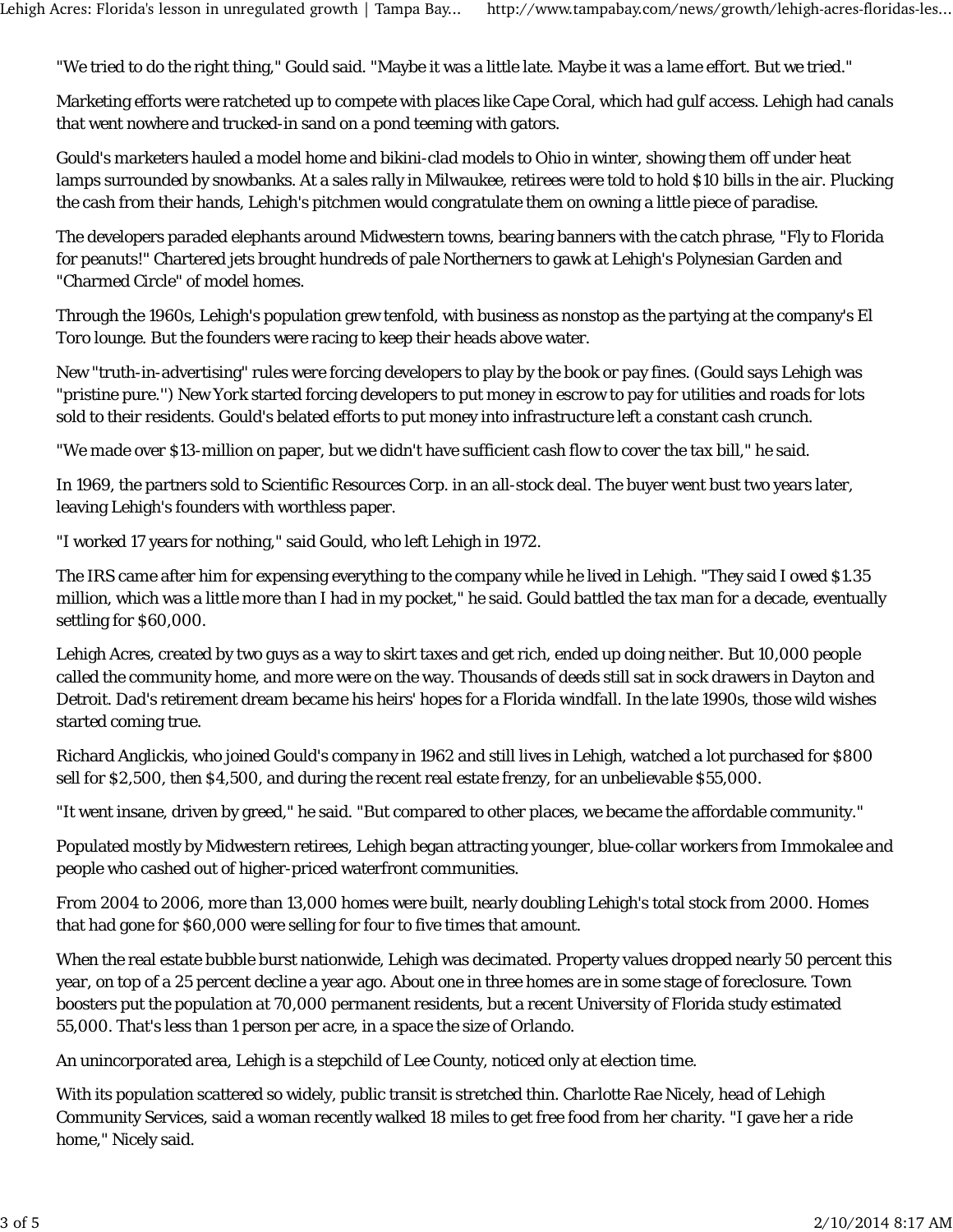Under a huge summer sky, the sprawling community appears overexposed and abandoned. The main drag offers an endless loop of failed businesses and vacant strip centers, the only relief coming from the landscaping in the Wal-Mart parking lot.

Turn off onto any of the cookie-cutter side streets and it's post-Apocalyptic America. Empty lot here, half-finished concrete shell of a house there, run down duplex for rent down the block. Unfinished condos have been torn down or boarded up by county crews. A new, eight-unit townhome project has two tenants, their homes the only ones with glass instead of wood where the windows should be.

Code violation notices — 2,300 in one neighborhood last month — are plastered on garage doors. Realtors say properties are moving, but at bargain-basement prices. A real estate office advertises, "Foreclosures from \$25,000."

Gary Patten, a locksmith and window installer, races around Lehigh's far-flung neighborhoods, securing foreclosed homes for banks and replacing shattered glass. Joey Seda-Morales started a crime watch in his neighborhood after a rental behind his home turned out to be a marijuana grow house. In mid-July, there was a triple shooting one block over.

Nature is overtaking the more than 70 percent of Lehigh that was never developed. Teens on ATVs tear through sandy ruts where side yards should be. A black bear was Dumpster-diving behind a laundromat in the town center.

More than a half-century on, residents are still paying for the developer's shortsightedness. Yards flood, septic tanks back up, well water turns dishes and laundry brown. About \$1.5-million in federal stimulus money was recently set aside to address overflowing of the Orange River, exacerbated by the developer's poor engineering work.

Resident Cathy Petersen said she has learned to put her car in second gear and keep moving through water that rushes against her floorboards after rainstorms. "I always wonder, 'What the hell were those developers thinking?' " Petersen said.

Having lived the dream and the nightmare, Anglickis said Lehigh started going down the drain when it lost the benevolent dictatorship and direction of Gould and the other founders.

"They were interested in building the city of tomorrow," Anglickis said as he steered his SUV through an area he called "little Baghdad" for its bombed-out appearance. "The next guys were just interested in cashing a check."

Driving past the weed-filled lot that was once the Charmed Circle of model homes, Anglickis, a native of suburban Chicago, explained why he never left Lehigh. "There were incredible opportunities here for a young kid," he said. "There's so much good here."

• • •

Building on his experience in Lehigh, Gould pursued a career in real estate. In Pinellas, he and Ratner overcame years of lawsuits to push through the huge fill project that created the Pinellas Bayway, connecting St. Petersburg and St. Pete Beach. In Hillsborough, Gould joined with Jim Walter to buy and build out Sun City Center**.**

After 60 years of making and losing millions, Gould says his goal was simple: Make money. "I'm an opportunist," he said with a shrug.

When he was on the make, the last thing Gould wanted was for government to get in his way. But time and advancing years have given him a new perspective.

"One thing I've learned is that the state government plays an important role in development and it can't walk away from that responsibility," said the man who never had to convince a government official of the need for Lehigh Acres. "They can't leave it up to local governments because local officials often don't understand development and have too narrow a perspective."

Now marketing environmentally friendly building products to Africa, Gould understands the urgency to kick start the Florida real estate market. But he considers the new laws that loosen regulations a dangerous, backward step.